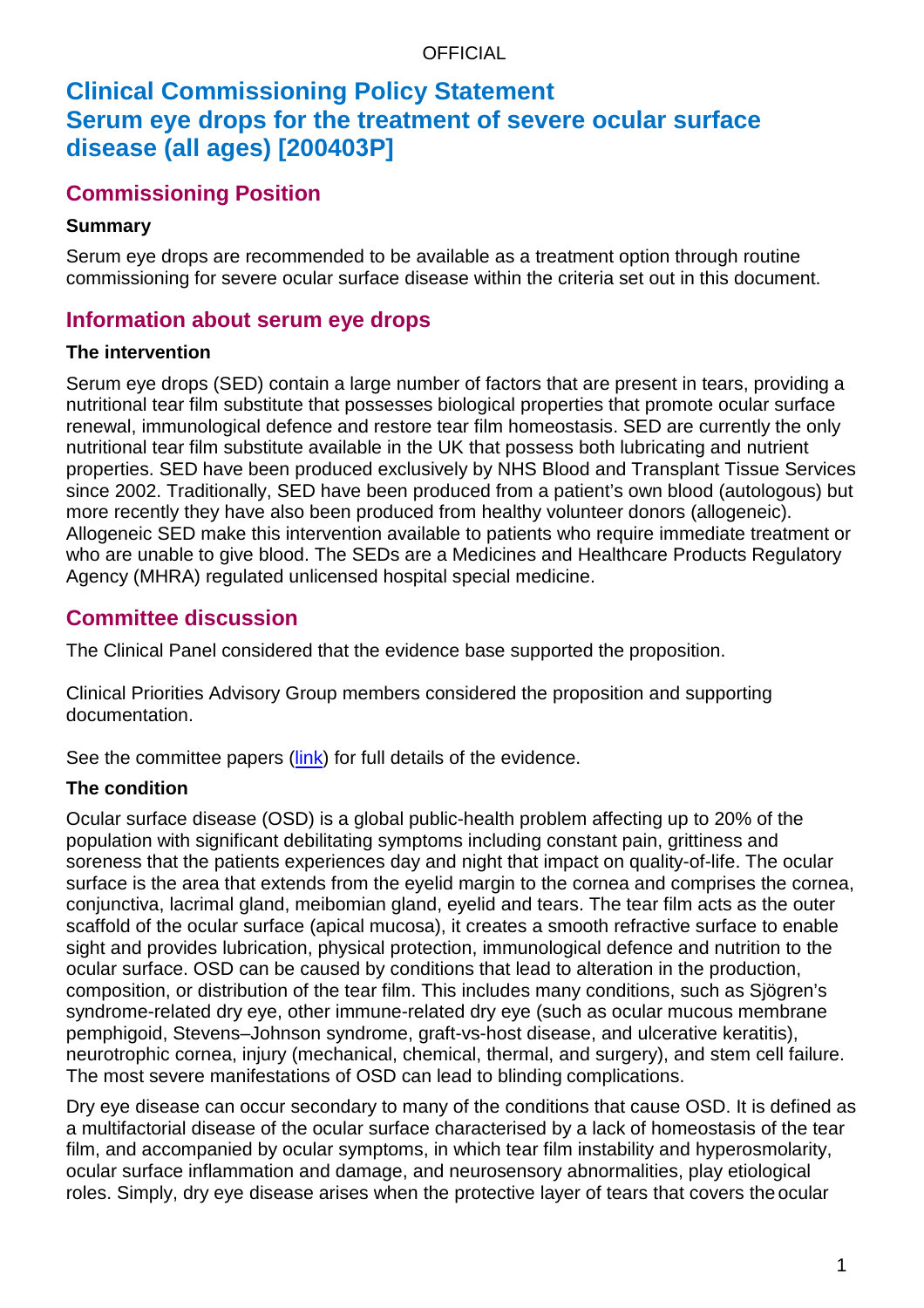surface becomes dysfunctional. There are approximately 1000 patients currently receiving treatment and an expected incidence of 4.5 per million.

This policy proposes the use of SED for: the treatment of OSD refractory to conventional therapy; acute management of ocular surface injury (chemical, mechanical, thermal, immunological); supportive therapy for specialised ocular surface surgical procedures; and specific clinical indications (inherited OSD, recurrent corneal erosions syndrome, persistent epithelial defects, limbal epithelial stem cell failure, corneal neuropathic pain).

## **Current treatments**

There are many options for the treatment of OSD which vary dependent on the patient presentation, these include: dietary modifications, artificial tears, lubricants, punctal occlusion devices, moisture chamber devices, therapeutic contact lenses, and prescription drugs, such as topical antibiotics, corticosteroids, secretagogues or immunomodulatory drugs. The aim of most treatments is to stimulate, replace or conserve tears or to reduce underlying inflammation. Commercially available artificial tears alleviate biomechanical trauma caused by dry eye states. However, it is hard to pharmacologically replicate the composition of natural tears, so they lack biological properties such as nutrients that promote ocular surface renewal and proteins that assist immunological defence. Frequent application of artificial tears has also been shown to cause toxicity and allergic reactions. Similarly, lubricants that have improved ocular surface retention and can promote epithelial proliferation, lack the chemical composition of tears, and patients remain symptomatic. These treatments are limited in their capacity as biological tear substitutes because they lack either the required nutrient or lubricant properties.

SED are a well-established current treatment for patients with severe OSD refractory to conventional therapy.

### **Comparators**

There are no alternative treatments for patients with severe OSD refractory to conventional therapy. Patients may continue treatment with ineffective conventional therapies or may require escalation to surgical interventions.

### **Clinical trial evidence**

Three papers were identified and considered during the development of the policy.

## **Paper 1: Pan et al, 2017**

### **Autologous serum eye drops for dry eye**

Pan et al (2017) conducted a systematic review to evaluate the efficacy and safety of autologous SED given alone or in combination with artificial tears as compared with artificial tears alone, saline, placebo, or no treatment for adults with dry eye. The search was carried out for all relevant literature published up to  $5<sup>th</sup>$  July 2016. Five eligible randomised controlled trials (RCTs), containing 92 participants, were identified. These trials compared autologous SED versus artificial tears or saline in individuals with dry eye of various origins (Sjögren's syndromerelated dry eye, non-Sjögren's syndrome dry eye, and postoperative dry eye induced by laserassisted in situ keratomileusis (LASIK)).

Three trials compared autologous SED with artificial tears; however, only one trial reported quantitative data for analysis. Low-certainty evidence from one trial suggested that autologous SED might provide some improvement in participant-reported symptoms compared with artificial tears after two weeks of treatment; the mean difference in mean change in symptom score measured on a visual analogue scale (range 0 to 100, with higher scores representing worse symptoms) was -12.0 (95% confidence interval (CI) -20.16 to -3.84; 20 participants). This same trial found mixed results with respect to ocular surface outcomes; the mean difference in mean change in scores between autologous SED and artificial tears was -0.9 (95%CI -1.47 to -0.33; 20 participants; low-certainty evidence) for fluorescein staining and -2.2 (95%CI -2.73 to -1.67; 20 participants; low-certainty evidence) for Rose Bengal staining. Both staining scales range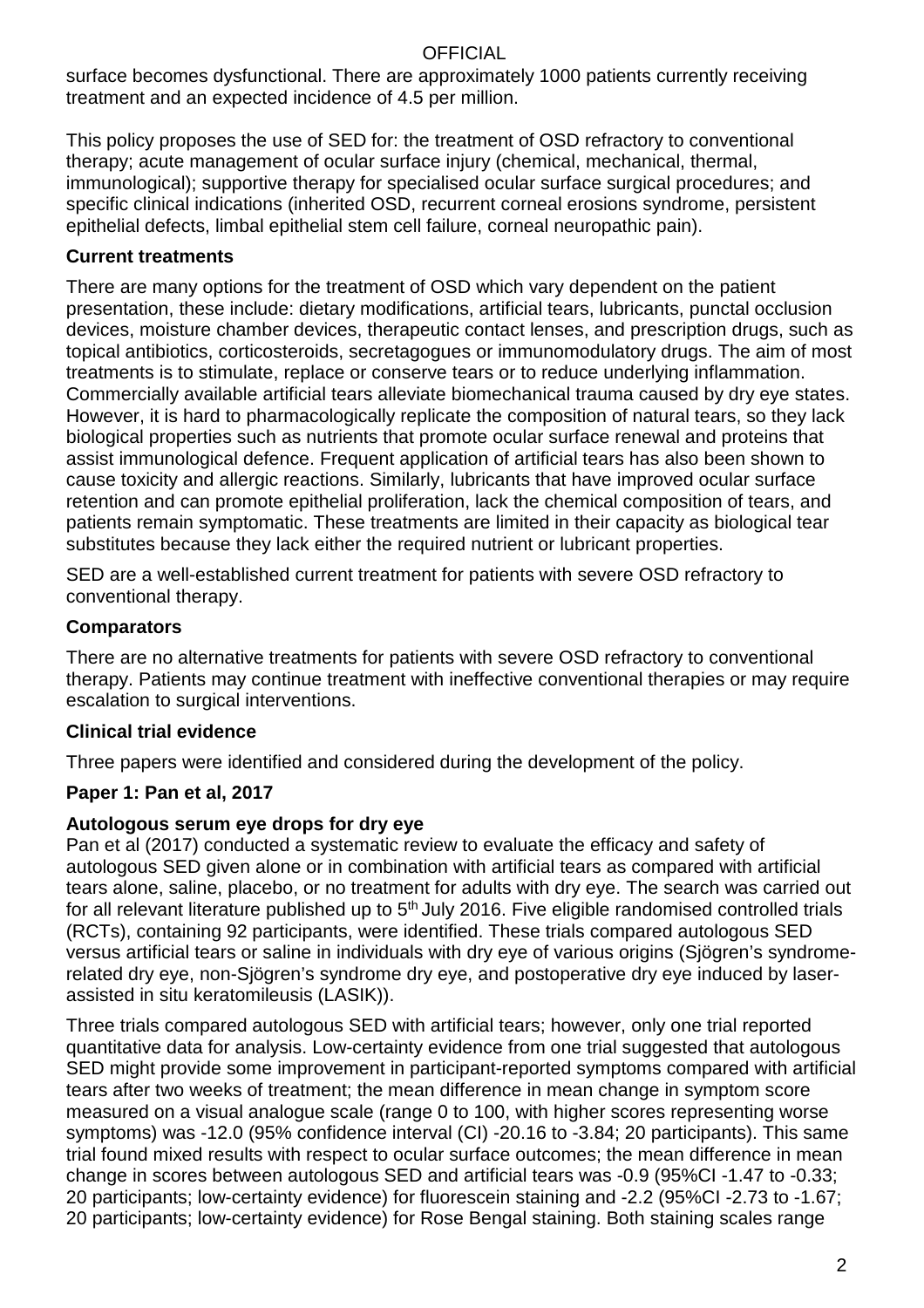from 0 to 9, with higher scores indicating worse results. The mean change in tear film break-up time was 2.00 seconds longer (95% CI 0.99 to 3.01; 20 participants; low-certainty evidence) in the autologous SED group than in the artificial tears group. Investigators reported no clinically meaningful differences in Schirmer's test scores between groups (mean difference -0.40 mm, 95% CI -2.91 to 2.11; 20 participants; low-certainty evidence). None of these three trials reported tear hyperosmolarity and adverse events.

Two trials compared autologous SED versus saline; however, only one trial reported quantitative data for analysis of only one outcome (Rose Bengal staining). Trial investigators of the two studies reported no differences in symptom scores, fluorescein staining scores, tear film breakup times, or Schirmer's test scores between groups at two to four weeks' follow-up. Very low-certainty evidence from one trial suggested that autologous SED might provide some improvement in Rose Bengal staining scores compared with saline after four weeks of treatment; the mean difference in Rose Bengal staining score (range from 0 to 9, with higher scores showing worse results) was -0.60 (95% CI -1.11 to - 0.09; 35 participants). Neither trial reported tear hyperosmolarity outcomes.

## **Paper 2: Franchini et al, 2019**

#### **Serum eye drops for the treatment of ocular surface diseases: a systematic review and meta-analysis**

Franchini et al (2019) carried out a systematic search of the literature to evaluate the use of SED in ocular surface disorders. 19 RCTs were included, investigating the use of SED in 729 patients compared to controls. For the quantitative synthesis, 10 RCTs were included, which were conducted in patients with dry eye syndrome comparing autologous SED to artificial tears.

At 2-6 weeks, no clear between-group differences in Schirmer test (MD 1.05; 95% CI: −0.17- 2.26) and in fluorescein staining (MD −0.61; 95% CI: −1.50-0.28) were found (very low-quality evidence, down-graded for inconsistency, serious risk of biases, and serious imprecision). Slightly higher increase in tear film break-up time (TBUT) scores in autologous SED compared to control (MD 2.68; 95% CI: 1.33-4.03), and greater decrease in ocular surface disease index (OSDI) in autologous serum compared to control (MD −11.17; 95% CI: −16.58 - −5.77) were found (low quality evidence, down-graded for serious risk of bias, and for inconsistency). For the Schirmer test, fluorescein staining and TBUT, data were also available at additional follow-up timing (2-12 months): no clear between-group differences were found, and the quality of the evidence was graded as low/very-low.

### **Paper 3: Noble et al, 2004**

#### **Comparison of autologous serum eye drops with conventional therapy in a randomised controlled crossover trial for ocular surface disease**

Noble et al (2004) carried out a prospective randomised crossover trial in north east England to compare the efficacy of autologous SED against conventional treatment in ocular surface disorders refractory to normal treatments. Patients fulfilling ophthalmological and haematological entry criteria were randomised to either 3 months of autologous SED 50% followed by 3 months of their conventional treatment, or 3 months of conventional treatment, followed by 3 months of autologous SED. Clinical assessments, including Schirmer's test, rose Bengal, and fluorescein staining, were carried out on entry and at monthly intervals. Impression cytology was performed at entry, 3 and 6 months. Grading was carried out on degrees of squamous metaplasia and goblet cell density. Subjective comfort was recorded daily using the ''faces'' scale. These categorical scores were converted to linear measurement using Rasch analysis. Statistical analysis was carried out using Wilcoxon's signed rank test and ANOVA.

16 patients were recruited with 31 eyes studied. The ocular surface diseases chiefly included Sjögren's syndrome ( $n = 6$ ) and keratoconjunctivitis sicca ( $n = 5$ ). Impression cytology available in 25 of 31 eyes showed significant improvement on SED treatment, p<0.02. Rasch weighted faces scores were statistically significantly better with SED, p<0.01.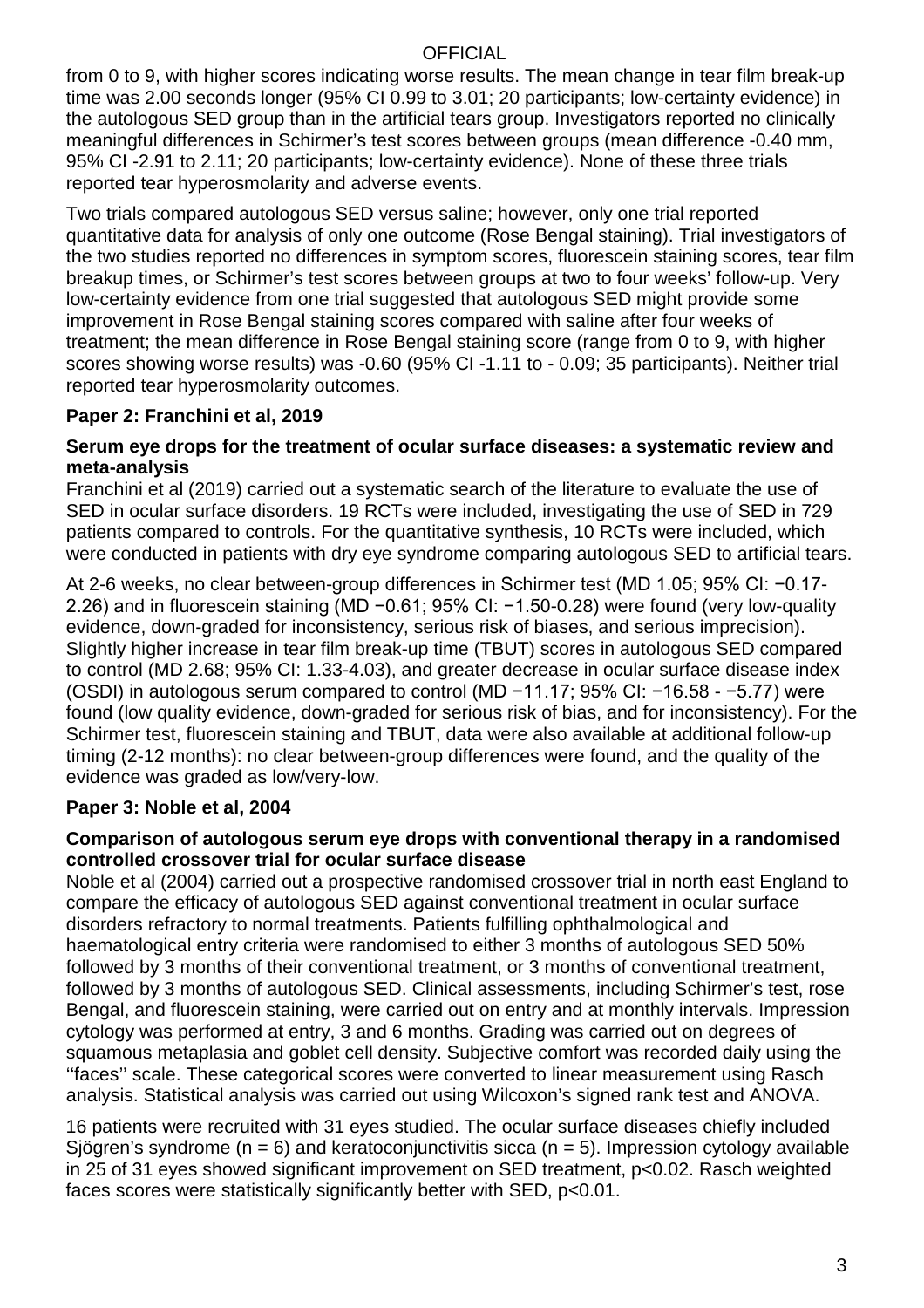## **Adverse events**

One trial included in Pan et al (2017) reported adverse events; 2 of 12 participants had signs of conjunctivitis with negative culture that did resolve. No patients in the Noble et al (2004) trial experienced any adverse events or secondary infections related to SED treatment. Other trials did not report outcomes for adverse events.

## **Implementation**

## **Criteria**

## **Eligibility criteria**

Patients of all ages<sup>\*</sup> will be eligible to receive autologous SED if they have any of the following<sup>1</sup>:

- **Severe ocular surface disease:** most common in Sjögren's syndrome (both primary and secondary to rheumatic diseases typically rheumatoid arthritis and systemic lupus erythematosis), acute or chronic immunobullous disorders usually ocular mucous membrane pemphigoid, Stevens-Johnson syndrome/Toxic Epidermal Necrolysis, or Graft-versus-Host Disease.
- **Persistent and recurrent corneal epithelial defects:** caused by dry eye disease, as well as other inflammatory ocular surface conditions, commonly severe allergic eye diseased, following corneal infections, limbal epithelial stem cell failure and neurotrophic keratitis. Defects must be present and persistent for >6weeks duration refractory or partially responsive to all other appropriate licensed pharmacological interventions, outpatient or surgical procedures including medical or surgical tarsorrhaphy been used with no or an incomplete response. **(Neurotrophic keratitis** may be congenital, secondary to diabetic autonomic neuropathy, herpes zoster ophthalmicus, Vth cranial nerve tumours, and surgery leading to corneal anaesthesia with a persistent epithelial defect).
- **Supportive therapy:** for ocular surface reconstruction, patients in an intensive care setting with acute exposure keratopathy or toxic epidermal necrolysis, and those presenting acutely with severe ocular surface injury such as chemical, thermal, radiation or immunological injury including graft versus-host disease. Specialised ocular surface reconstruction is defined as reconstruction and replacement of the ocular surface with either or both human tissue or synthetic constructs).

\*some patients may be too young to donate sufficient blood to create autologous serum eye drops - see below re restrictions for autologous serum eye drops.

In addition:

- Patients must be refractory or partially responsive to appropriate licensed pharmacological interventions, outpatient or surgical procedures including therapeutic contact lenses listed in Annex A
- Where early urgent intervention is required (chemical, mechanical, immunological injury) or scheduled intervention (supportive therapy for surgical intervention) treatment with serum eye drops may be considered earlier (see below re use of allogeneic SED).

<span id="page-3-0"></span><sup>1</sup>Rauz S, Koay S, Foot B, Kaye SB, Figueiredo F, Burdon MA, Dancey E, Chandrasekar A, Lomas R. The Royal College of Ophthalmologists Guidelines on serum eye drops for the treatment of severe ocular surface disease (Full Report) - *Eye (Lond)*  Epub 2017 Nov 17. doi:10.1038/eye.2017.209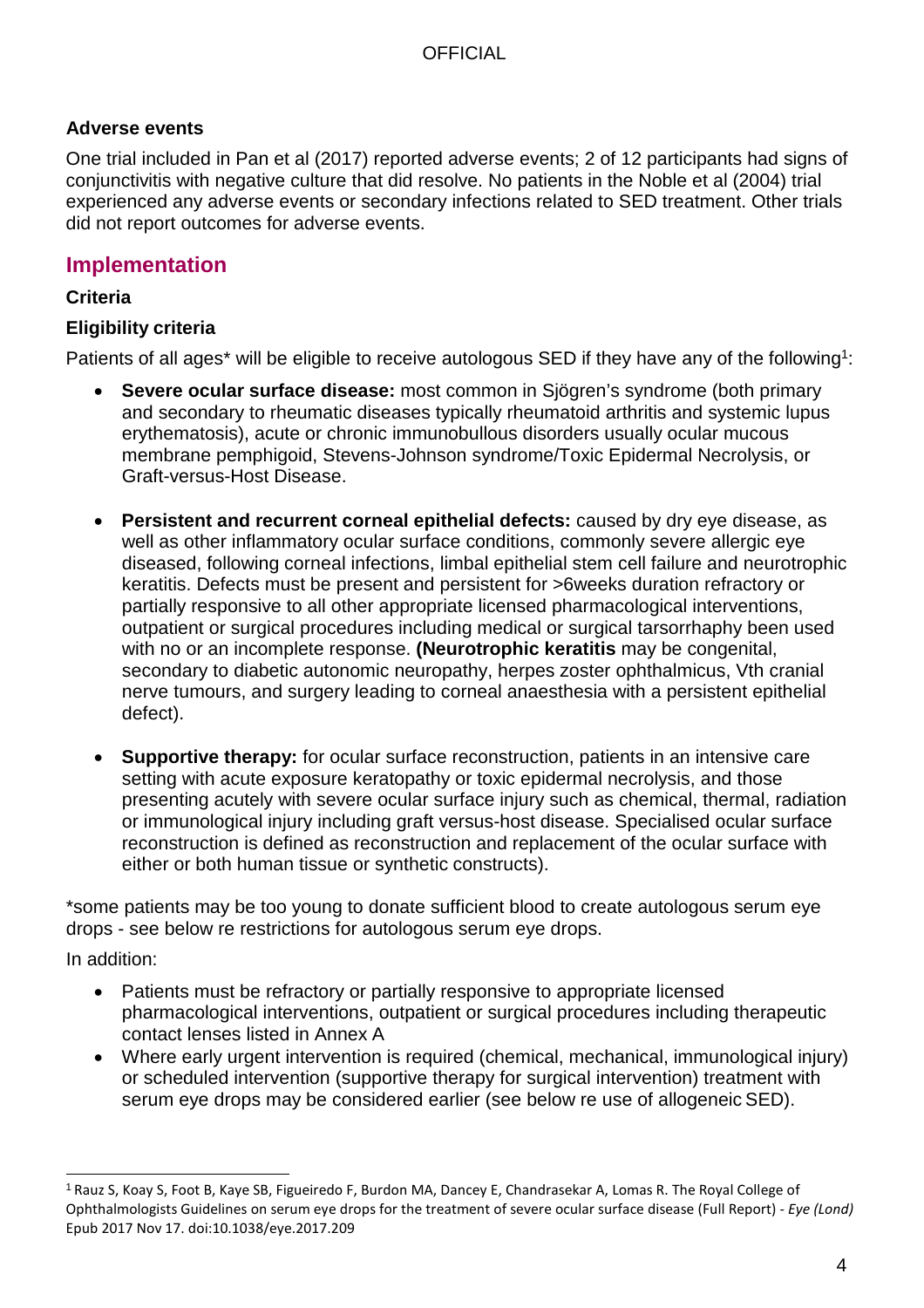## **Starting criteria**

All patients should meet clinically defined severity criteria according to the primary disease process and the doctor responsible for the management of the patent should have considered other available reversible causes/contributory factors and available treatment options.

Guidance scoring for disease severity. Any one of the following:

- Persistent ocular surface symptoms for > 1 year with a minimum ocular surface disease index score of >33
- Persistent epithelial defect unresponsive to standard treatment after 6 weeks
- Patients requiring acute supportive therapy for the indications outlined in eligibility criteria
- Abnormal corneal nerves using confocal microscopy in patients with corneal neuropathic pain
- Staining score of one of the following:
	- $\circ$  Van Bijsterveld score = 8-9
	- o Ocular Surface Staining Score = 9-12
	- $\circ$  Oxford Staining Score = 11-15.

Allogeneic SED is recommended in patients:

- Who are unable to donate one unit of blood for the production of SED.
- Who require urgent treatment and the delay in production of the Auto-SED could have a negative impact on the clinical outcome of the patient e.g. acute chemical or immunological injury, or as supportive therapy for surgical interventions including ocular surface reconstruction, or acute presentations (such as ocular mucous membrane pemphigoid, Stevens-Johnson syndrome/Toxic Epidermal Necrolysis, or Graft-versus-Host Disease).
- Where the composition of the Auto-SEDs may have potentially harmful serum constituents that could lead to severe ocular surface toxicity. E.g. patients with diabetes, immune-mediated diseases, those on cytotoxic drugs or with sepsis and those with underlying immune-mediated diseases such as graft-versus-host disease, acute toxic epidermal necrolysis or mucous membrane pemphigoid.

### **Dose**

Autologous SED and allogeneic SED as a 50% dilution in 0.9% sodium chloride are recommended to be used. Frequency of use depends on individual circumstances. Patients typically initiated on 4-8 times per day and dosing tailored according to clinical response to treatment, up to every 15 minutes.

## **Monitoring**

Patients should be assessed at 6 months to confirm an adequate response is attained for continuation of treatment, with trial of withdrawal of treatment to assess for remission in patients who have responded. Patients will be reviewed again at 1 year of treatment, and annually thereafter.

## **Stopping criteria**

Withdrawal and stopping strategies should be considered in all patients commenced on SED treatment before committing patients to indefinite treatment. For example:

In all patients,

- Review of patients at 6 months to assess response to treatment
- Treatment to be stopped in patients who have no improvement in symptoms at this time
- Withdrawal should be trialled in all patients to assess for remission. Timing of withdrawal of treatment is dependent on patient eligibility category. For example: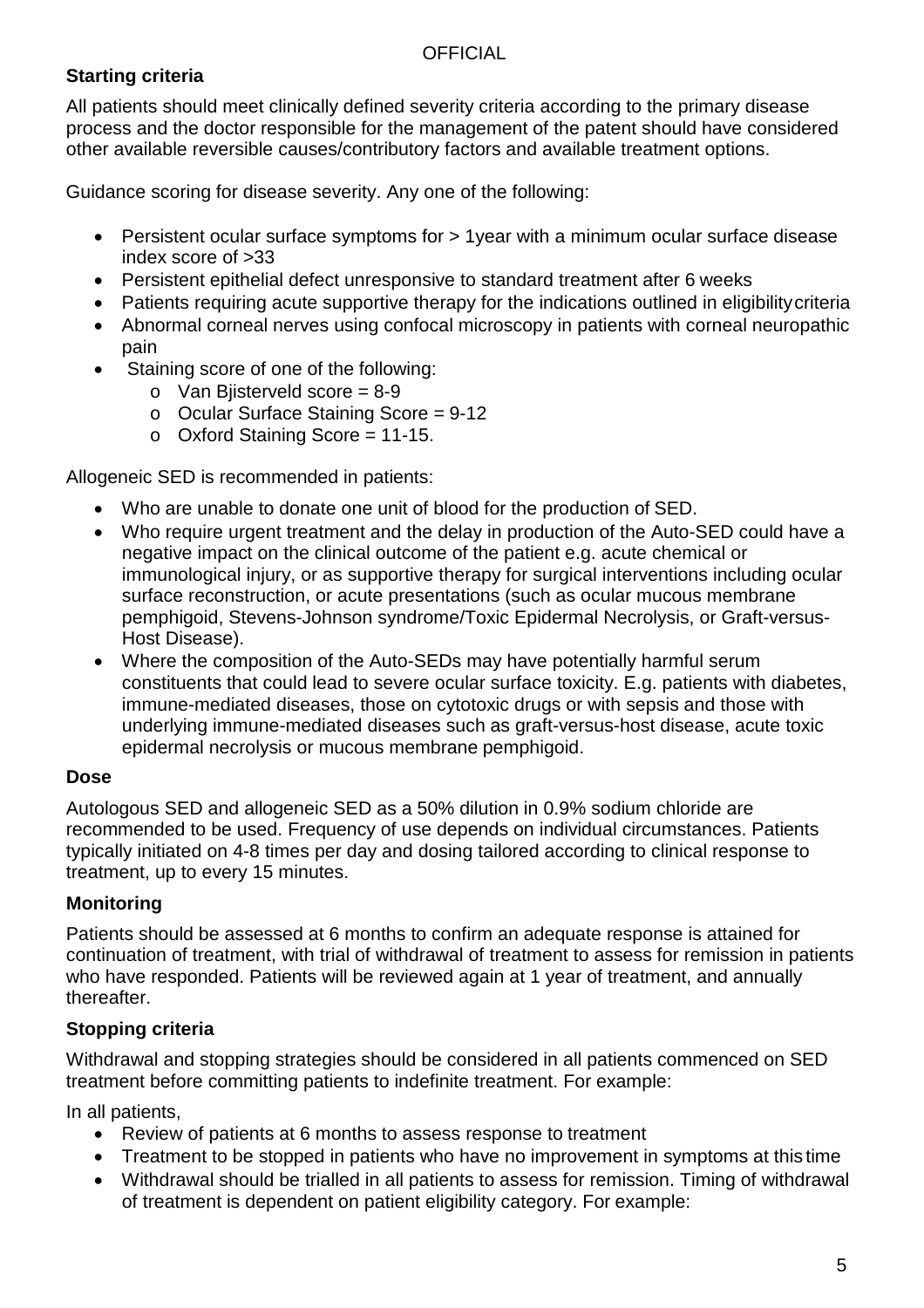- **In severe ocular surface disease**, withdrawal of therapy for a minimum of 2 weeks up to 6 weeks after 12 months of treatment to define induction of remission and no relapse in ocular surface disease index score or ocular surface staining score.
- For patients with **previous acute ocular surface injury** (chemical, mechanical, thermal or immunological), discontinue treatment for 6 weeks after the acute event has resolved.
- For **persistent epithelial defects**, withdrawal of treatment 3 months after complete healing of an epithelial defect.
- In patients with **corneal neuropathic pain**, withdrawal of therapy for a minimum of 6 weeks after 12 months of treatment to define induction of remission by no relapse in ocular surface disease index score.
- Following specialised **ocular surface surgical reconstruction** procedures and supportive serum eye drops, therapy is withdrawn at 12 months post-surgery for 6 weeks.

Patients who have a relapse of symptoms following withdrawal of treatment (as defined in Annex B) will continue to be treated with serum eye drops: re-introduction of treatment can occur prior to end of planned minimum duration of treatment withdrawal if symptoms or signs reoccur.

## **Effective from**

March 2019

### **Recommendations for data collection**

Baseline clinical outcome data recorded should include: clinical indication, type of SED treatment (autologous or allogeneic), patient reported outcomes and the clinical outcome measures listed below. Patients should be followed up for a minimum three months after treatment initiation, 6 months and then annually. Patients must remain under a hospital service whilst on SED treatment. Follow-up outcome measures recorded should include the baseline measures in addition to: the frequency of treatment, duration of treatment, whether treatment has been discontinued, adverse local reactions or events. These data should be recorded and reported through a national registry and audit.

- Patient reported outcomes
	- Either Ocular Surface Disease Index (OSDI) or Dry Eye Questionnaire-5 (DEQ-5)
- Clinical Outcome measures including:
	- Visual acuity
	- Meniscus height
	- Presence of filaments
	- Tear film break-up time
	- Ocular Staining Score
	- Epithelial defect measurements
	- Schirmer's test
	- Confocal microscopy for corneal nerve morphology imaging.

## **Mechanism for funding**

SED for the treatment of OSD within the criteria in this document will be commissioned and funded by NHS England Specialised Commissioning under existing arrangements for the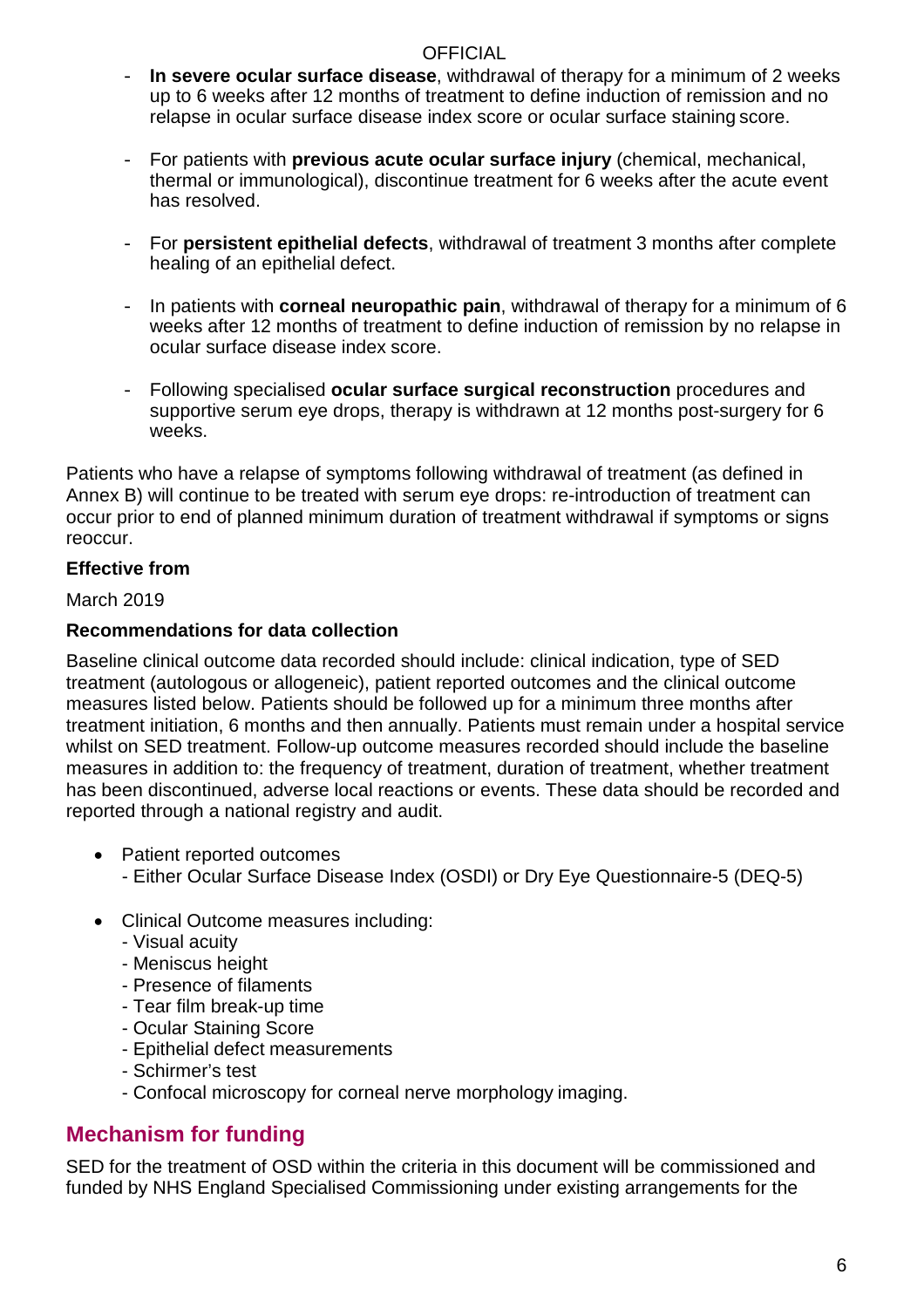provision of Specialised ophthalmology services. All associated activity should be recorded to the following lines:

- NCBPS37Z Ophthalmology (Adults)
- NCBPS23N Ophthalmology (Children).

## **Policy review date**

This is a policy statement, which means that the full process of policy production has been abridged: a full independent evidence review has not been conducted; and public consultation has not been undertaken. If a review is needed due to a new evidence base then a new Preliminary Policy Proposal needs to be submitted by contacting [england.CET@nhs.net.](mailto:england.CET@nhs.net)

## **Equality Statement**

Promoting equality and addressing health inequalities are at the heart of NHS England's values. Throughout the development of the policies and processes cited in this document, we have:

- given due regard to the need to eliminate discrimination, harassment and victimisation, to advance equality of opportunity, and to foster good relations between people who share a relevant protected characteristic (as cited under the Equality Act 2010) and those who do not share it; and
- given regard to the need to reduce inequalities between patients in access to and outcomes from healthcare services and to ensure services are provided in an integrated way where this might reduce health inequalities.

| Allogeneic                             | Serum collected from a healthy male donor                                                                                                                                                                                                                                                                        |
|----------------------------------------|------------------------------------------------------------------------------------------------------------------------------------------------------------------------------------------------------------------------------------------------------------------------------------------------------------------|
| Autologous                             | Serum collected are from the individual                                                                                                                                                                                                                                                                          |
| Ocular Surface Disease Index<br>(OSDI) | Developed by the Outcomes Research Group at Allergan<br>Inc. The index demonstrates sensitivity and specificity in<br>distinguishing between normal subjects and patients with dry<br>eye disease:<br>normal $-0$ -12<br>mild dry eye -13-22<br>moderate dry eye - 23-32<br>severe dry eye - 33-100 <sup>2</sup> |
| Persistent epithelial defect           | A non-healing, or persistent, epithelial defect occurs when<br>there is a failure of the mechanisms promoting corneal<br>epithelialisation within the normal two-week time frame <sup>3</sup>                                                                                                                    |
| Refractory                             | A disease or condition which does not respond to attempted<br>forms of treatment                                                                                                                                                                                                                                 |
| Unlicensed                             | The MHRA, the government body that regulates medicines<br>and medical devices, classifies SED treatment as an<br>unlicensed medicine. This means all licensed medical                                                                                                                                            |

## **Definitions**

<span id="page-6-0"></span><sup>&</sup>lt;sup>2</sup> Amparo F, Schaumberg DA, Dana R. Comparison of Two Questionnaires for Dry Eye Symptom Assessment: The Ocular Surface Disease Index and the Symptom Assessment in Dry Eye. Ophthalmology. 2015;122(7):1498-503.

<span id="page-6-1"></span><sup>3</sup> Shipra Gupta, MD, Pankaj Gupta, MS, MD, and Rony Sayegh, MD, Healing a Persistent Corneal Epithelial Defect 2014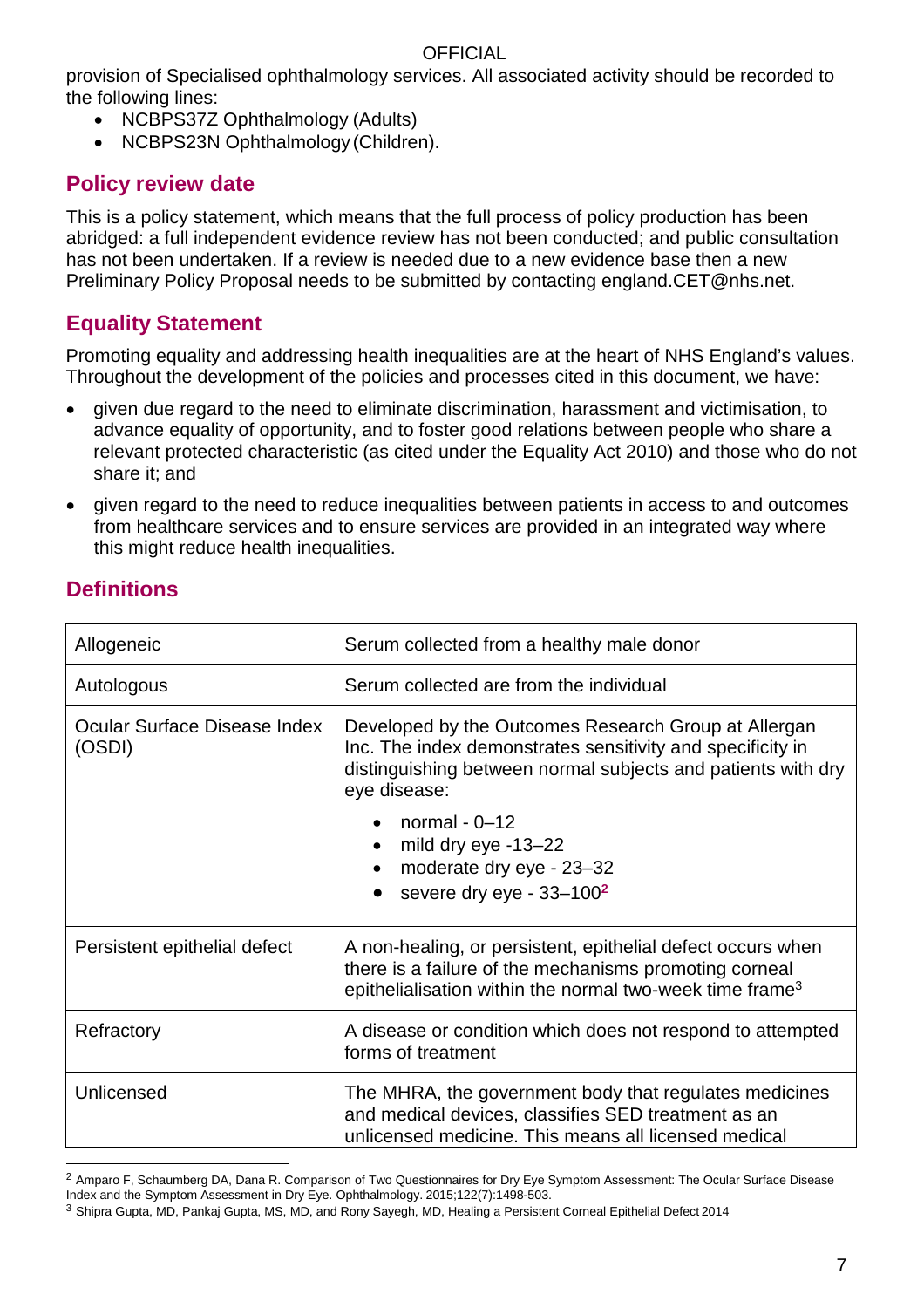|                                                            | <b>OFFICIAL</b>                                                                                                                                                                                                                                  |                                                                                                                                                                                                                                                                                                        |                                                                                                                                                                                                                                                                                                    |
|------------------------------------------------------------|--------------------------------------------------------------------------------------------------------------------------------------------------------------------------------------------------------------------------------------------------|--------------------------------------------------------------------------------------------------------------------------------------------------------------------------------------------------------------------------------------------------------------------------------------------------------|----------------------------------------------------------------------------------------------------------------------------------------------------------------------------------------------------------------------------------------------------------------------------------------------------|
|                                                            | to prescribe SED                                                                                                                                                                                                                                 |                                                                                                                                                                                                                                                                                                        | options should be considered by the doctor responsible for<br>the patient or have been unsuccessful before they are able                                                                                                                                                                           |
| Van Bjisterveld score <sup>4</sup>                         | for each of the 3 areas based on increasing staining<br>intensity. 1% Rose Bengal dye is used to stain both the<br>cornea and conjunctiva                                                                                                        |                                                                                                                                                                                                                                                                                                        | Is an ocular grading scale scoring the entire cornea and the<br>nasal and temporal conjunctiva using a 0-3 grading system                                                                                                                                                                          |
|                                                            | = few separated spots<br>many separated spots<br>confluent spots<br>(see figure)                                                                                                                                                                 | 3+<br><b>ROSE-BENGAL SCORE</b>                                                                                                                                                                                                                                                                         |                                                                                                                                                                                                                                                                                                    |
| <b>Ocular Surface Staining</b><br>(OSS) Score <sup>5</sup> | nasal and temporal bulbar conjunctivae, yielding a total<br>being a score of 3 or above                                                                                                                                                          |                                                                                                                                                                                                                                                                                                        | OSS is the sum of a 0–6 score for fluorescein staining of the<br>cornea and a 0-3 score for lissamine green staining of both<br>score ranging from 0 to 12. An abnormal OSS is defined as                                                                                                          |
|                                                            |                                                                                                                                                                                                                                                  | <b>SICCA Ocular Staining Score</b>                                                                                                                                                                                                                                                                     |                                                                                                                                                                                                                                                                                                    |
|                                                            |                                                                                                                                                                                                                                                  | <b>Right Eye</b>                                                                                                                                                                                                                                                                                       | Left Eye                                                                                                                                                                                                                                                                                           |
|                                                            | <b>Staining pattern score:</b>                                                                                                                                                                                                                   | Lissamine Green Fluorescein<br>(conjunctiva only) (cornea only)<br>Grade<br>Dots<br>Grade Dots<br>$\pmb{0}$<br>$0 - 9$<br>$\mathbf{0}$<br>$\bf{0}$<br>$\mathbf{1}$<br>$10-32$<br>$\mathbf{1}$<br>$1 - 5$<br>33-100<br>$\overline{2}$<br>$\overline{2}$<br>$6 - 30$<br>>100<br>3<br>$\mathbf{3}$<br>>30 | Lissamine Green Fluorescein<br>(conjunctiva only) (cornea only)<br>Grade Dots<br>Dots<br>Grade<br>$0 - 9$<br>$\circ$<br>$\mathbf 0$<br>$\circ$<br>10-32<br>$\overline{1}$<br>$1 - 5$<br>$\mathbf{1}$<br>$\overline{2}$<br>33-100<br>$6 - 30$<br>$\overline{2}$<br>3<br>$\mathbf{3}$<br>>100<br>>30 |
|                                                            | Extra points-fluorescein only:<br>(Mark all that apply and add<br>to fluorescein score)                                                                                                                                                          | +1 - patches of confluent staining<br>+1 - staining in pupillary area<br>+1 - one or more filaments                                                                                                                                                                                                    | +1 - patches of confluent staining<br>+1 - staining in pupillary area<br>+1 - one or more filaments                                                                                                                                                                                                |
|                                                            | <b>Total Ocular Staining score:</b>                                                                                                                                                                                                              |                                                                                                                                                                                                                                                                                                        |                                                                                                                                                                                                                                                                                                    |
|                                                            |                                                                                                                                                                                                                                                  |                                                                                                                                                                                                                                                                                                        | Total ocular staining scores of 0 to 12 per eye assess the range of severity for keratoconjunctivitis sicca.                                                                                                                                                                                       |
| Oxford Staining Score <sup>6</sup>                         | A series of panels, labelled A-E, in order of increasing<br>severity, reproducing the staining patterns encountered in<br>on a series of panels (A-E). Staining ranges from 0-5 for<br>each are of the exposed surface (nasal, centre, temporal) |                                                                                                                                                                                                                                                                                                        | dry eye, are used as a guide to grade the degree of staining<br>seen in the patient. Staining is represented by punctate dots                                                                                                                                                                      |

<span id="page-7-0"></span><sup>&</sup>lt;sup>4</sup> van Bijsterveld OP. (1969). Diagnostic tests in the sicca syndrome. Arch Ophthalmol 82: 10-14.

<sup>&</sup>lt;sup>5</sup>Whitcher et al. (2010). A simplified quantitative method for assessing keratoconjunctivitis sicco from Sjogren's Syn from

International Registry. Am J Ophthalmol 149:405–415<br><sup>6</sup>Bron A, Evans VE, Smith JA. (2003). Grading of corneal and conjunctival staining in the context of other dry eye tests. Cornea 22(7): 640-50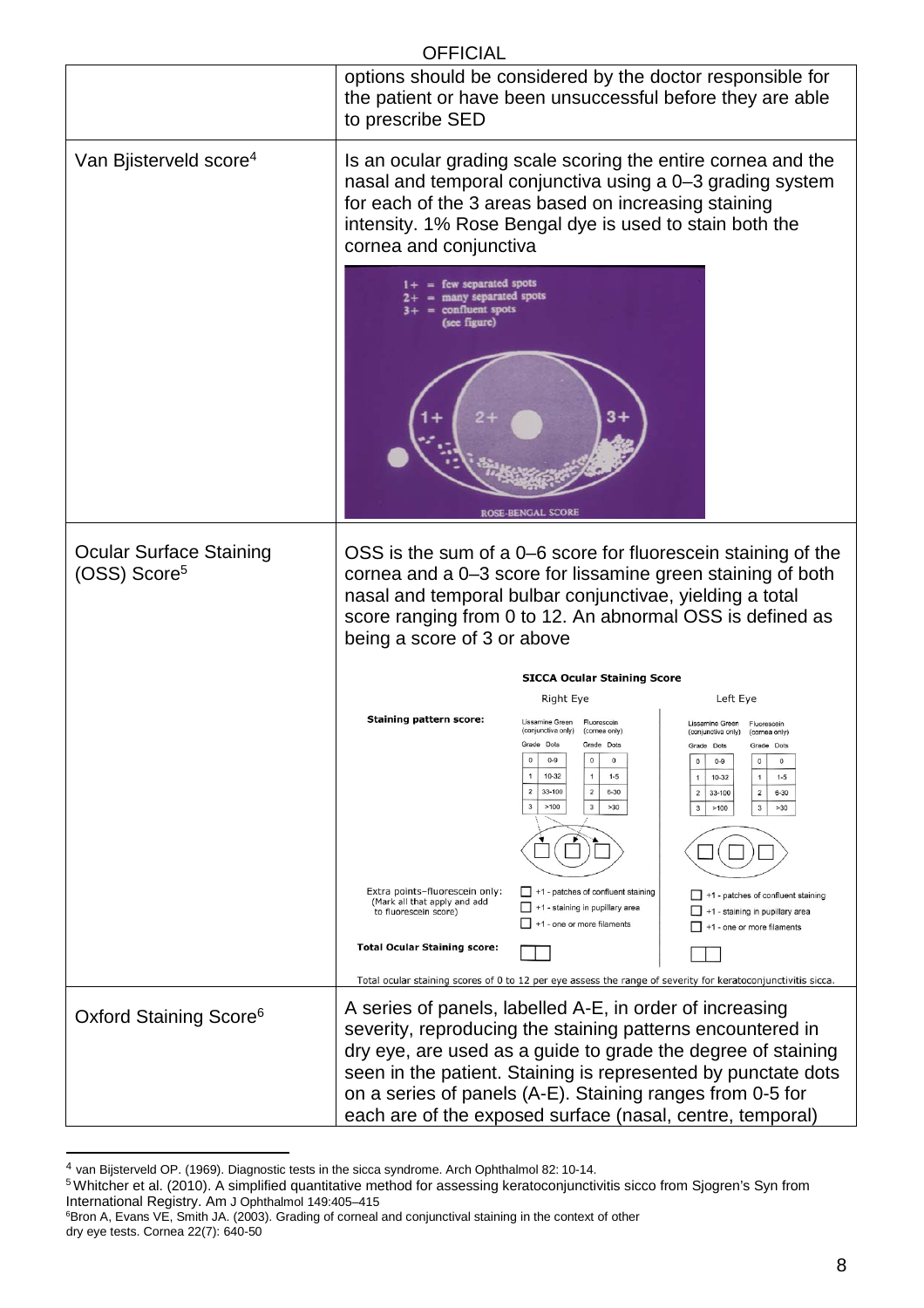| <b>OFFICIAL</b>                        |              |                                                     |
|----------------------------------------|--------------|-----------------------------------------------------|
| giving a total score ranging from 0-15 |              |                                                     |
| <b>PANEL</b>                           | <b>GRADE</b> | <b>CRITERIA</b>                                     |
| A                                      | $\bf{0}$     | Equal to or less<br>than panel A                    |
| в                                      |              | Equal to or less<br>than panel B,<br>greater than A |
|                                        | Ш            | Equal to or less<br>than panel C,<br>greater than B |
|                                        | Ш            | Equal to or less<br>than panel D,<br>greater than C |
|                                        | IV           | Equal to or less<br>than panel E,<br>greater than D |
| >E                                     | V            | <b>Greater than</b><br>panel E                      |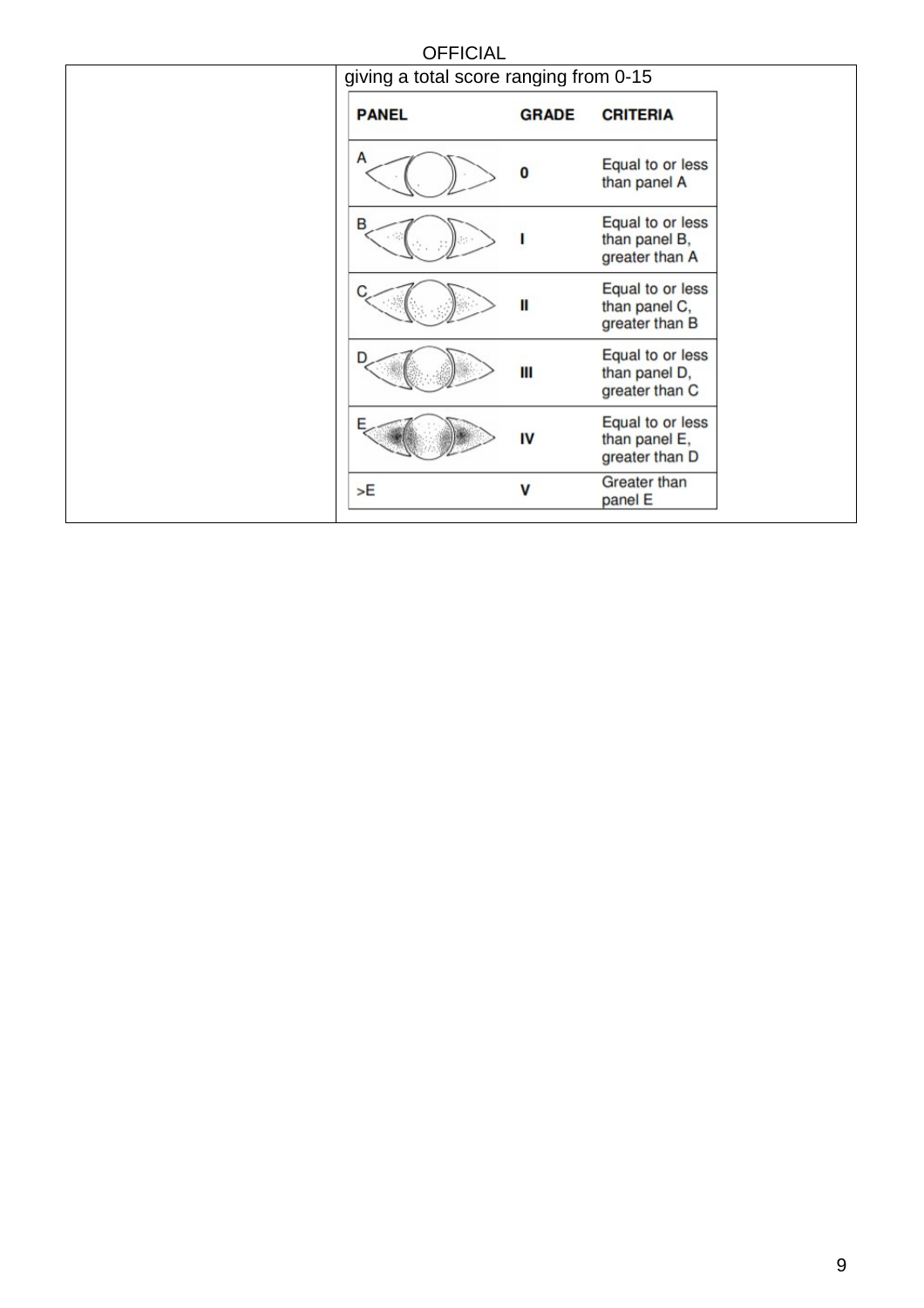## Annex A

## **Refractory or partially responsive Interventions**

The interventions are as follows:

- Conservative:
	- o Humidifiers
	- o lid hygiene
	- o moist-chamber goggles
	- o All associated eye disease (blepharitis, Meibomianitis, lid malposition, trichiasis, blapharospasm) treatment optimised.
	- o Regular, frequent (at least every hour and waking through the night to put in lubricants) high grade non-preserved ocular lubricants without significant relief (hyaluronates, liposomal sprays), and has tried different lubricantpreparations.
- Topical anti-inflammatories:
	- o non-preserved topical glucocorticoids
	- o topical calcineurin inhibitors including Ikervis (ciclosporin 1mg/ml) (NICE TA369 December 2015)
	- o Metallomatrix proteinase inhibitors
- Punctal occlusion (i.e., cautery and/or punctal plugging)
- Where possible, therapeutic contact lenses, amniotic membrane, medical or surgical tarsorrhaphy.